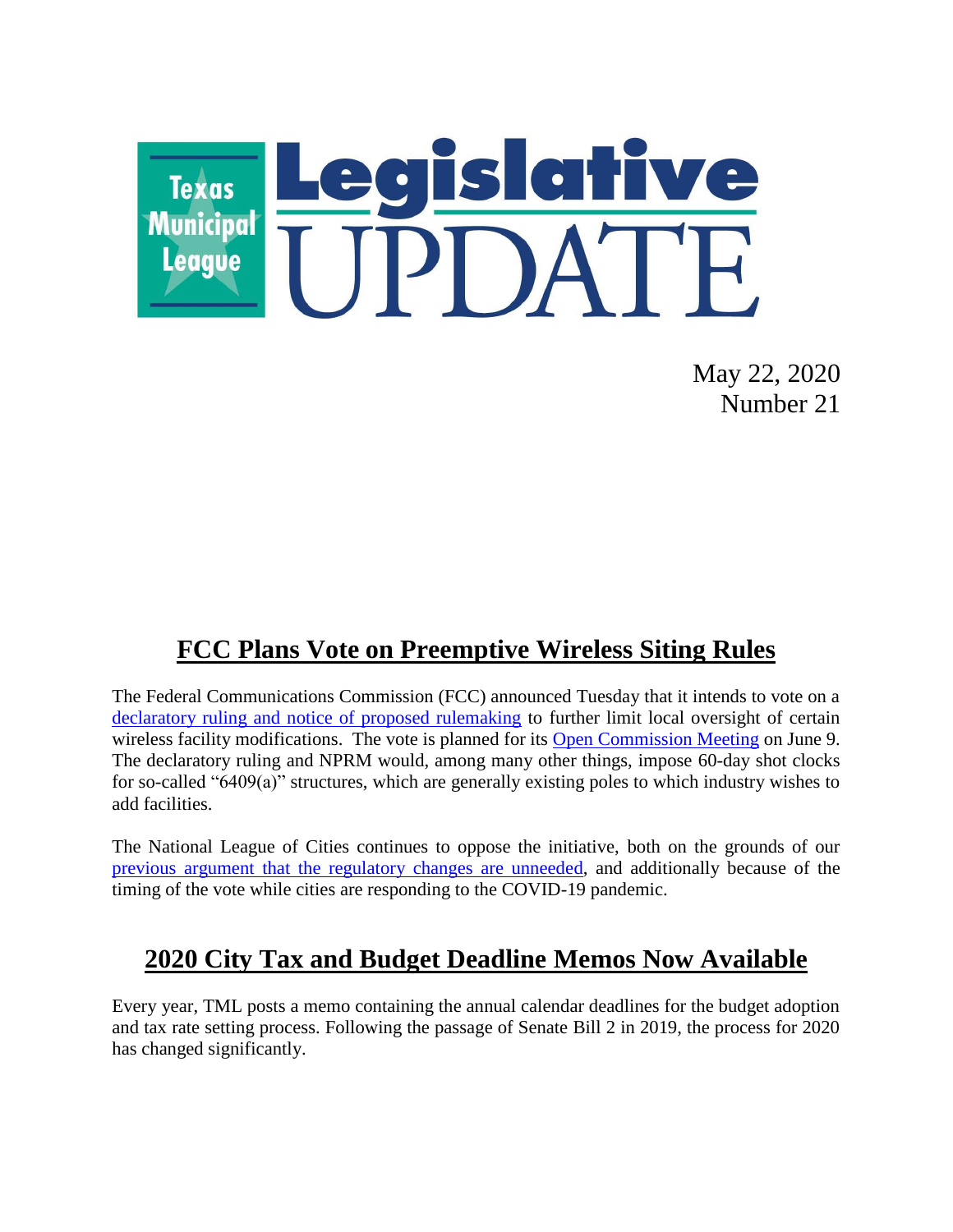Because the tax rate adoption procedure now varies depending on the size of the city, two memos are available this year: one for [cities under 30,000 population,](https://www.tml.org/DocumentCenter/View/1736/2020-TAX-AND-BUDGET-DEADLINES_less-than-30k?bidId=) and the other for cities [with 30,000 population or more.](https://www.tml.org/DocumentCenter/View/1735/2020-TAX-AND-BUDGET-DEADLINES_30k_and_up) Further, within each document, there are two sets of deadlines depending on whether the city's adopted tax rate will exceed the voter-approval tax rate or not.

Whatever the case may be, the deadlines in the document represent the last possible dates for a city to take certain actions related to the budget or tax rate in 2020. Cities should act well in advance of the deadlines in the calendar, if possible.

For more detailed information about S.B. 2, city officials are encouraged to read the [S.B. 2](https://www.tml.org/DocumentCenter/View/1485/sb-2-qa_update_jan-2020)  [Explanatory Q&A](https://www.tml.org/DocumentCenter/View/1485/sb-2-qa_update_jan-2020) posted on the TML website. Those with questions about S.B. 2 or the budget and tax rate setting process can purchase a [previously-recorded webinar](https://gumroad.com/l/qSVRH) on the bill and are encouraged to contact Bill Longley, TML Legislative Counsel, at [bill@tml.org.](mailto:bill@tml.org)

## **Working from Home? Knock out Your Mandated Cybersecurity Training Update: DIR Online Compliance Form Now Available**

As promised, the Texas Municipal League Intergovernmental Risk Pool (TML IRP) has released a [free cybersecurity training program,](http://info.tmlirp.org/cyber-security-training-program) including an online video. TML IRP did so in response to a new [state law](https://statutes.capitol.texas.gov/Docs/GV/htm/GV.2054.htm#2054.511) mandating that most city officials and employees complete cybersecurity training by June 14, 2020, and annually thereafter.

The Texas Department of Information Resources (DIR) has also certified other programs, with more information available on the agency's cybersecurity awareness training certification web [page.](https://dir.texas.gov/View-About-DIR/Information-Security/Pages/Content.aspx?id=154)

DIR has launched an online tool called Texas by Texas (TxT) to help local governments track compliance. By using TxT, city employees can self-report their training compliance, and DIR will later send a detailed report from the TxT application to each city verifying their compliance. Cities that wish to use TxT for employee self-reporting must fill out the [TxT Self Reporting](https://www.surveygizmo.com/s3/5469429/House-Bill-3834-Texas-by-Texas-TxT-Self-Reporting)  [Form.](https://www.surveygizmo.com/s3/5469429/House-Bill-3834-Texas-by-Texas-TxT-Self-Reporting)

If the city chooses not to use TxT, DIR has created an [acknowledgement form](https://pubext.dir.texas.gov/portal/internal/resources/DocumentLibrary/Governing%20Board%20Acknowledgement%202020.docx) to document compliance. Cities are not required to use either application and can track their compliance in any method they chose. Cities will not submit training records or employee certificates of completion to DIR. Cities also do not have to report their audits to DIR. Cities should retain documentation with their training and auditing records.

City officials and employees who have completed the training requirement can also individually certify their training compliance [here.](https://dircommunity.force.com/SecurityTrainingVerification/s/HB3834CertificationLG) The compliance form can be submitted by whomever the local government authorizes. The authorized individual submitting the form will need access to their email account as they will be required to enter a confirmation code to finalize submission. The form is due by June 15, 2020.